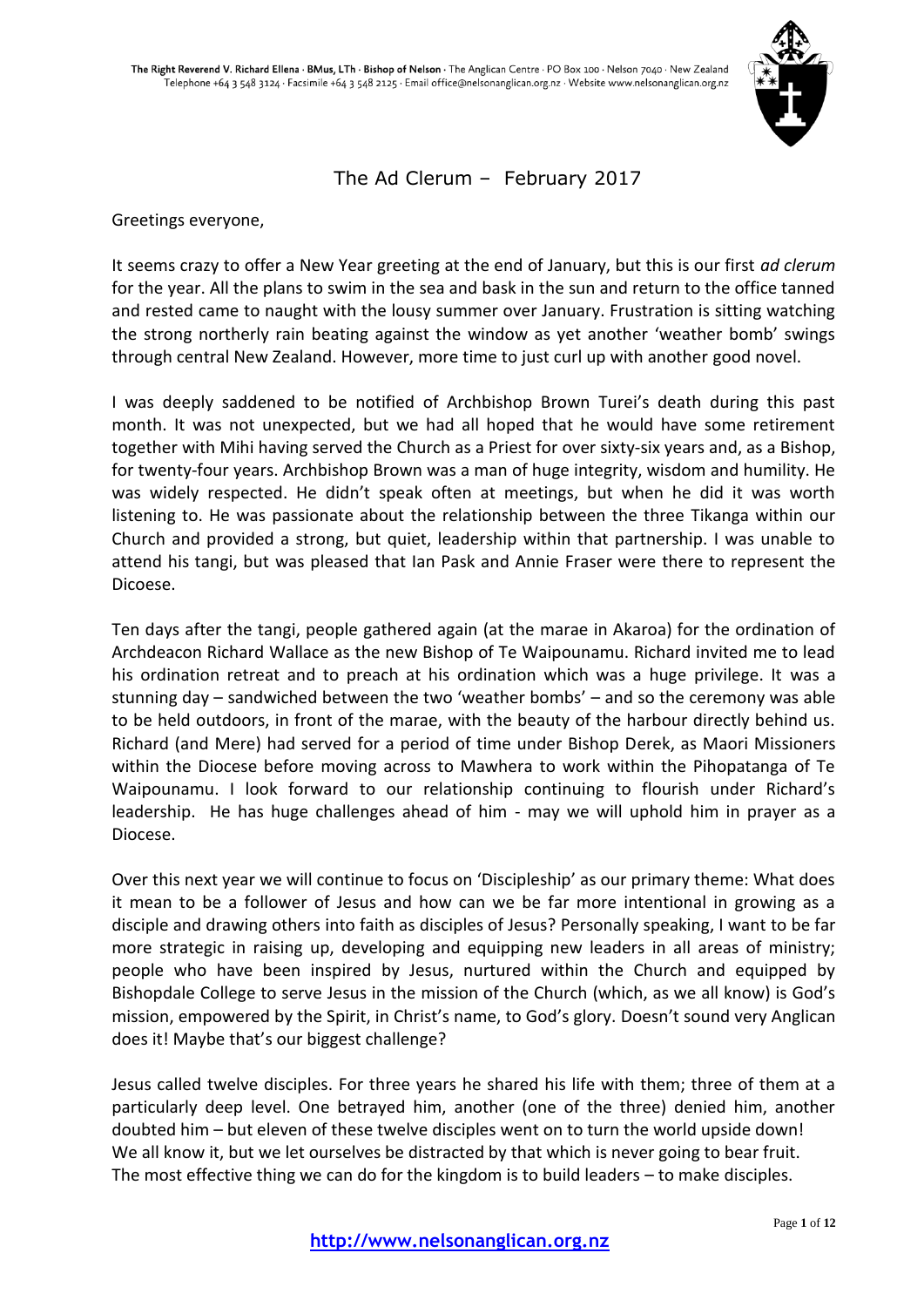I am very keen to see Bishopdale College resourced in a way that enables this vision to be realised within the Diocese.

### *People news:*

It was a joy to induct Rev Victoria Askin as 'Assistant Priest within the Regional Deanery of Marlborough with the special responsibility of leadership within the Parish of Spring Creek.' Sounds like a real mouthful – but it simply reinforces the cooperative nature of the ministries that we are seeing develop in Marlborough and yet the specific nature of Victoria's calling to Spring Creek. This is an incredible step of faith for Victoria because is only a part-time ministry – but it is one that she feels is right.

We pray for Victoria and for the parish.

David Hollingsworth has had the stem-cell harvest. He now waits for the 15<sup>th</sup> February when he will be given a very strong chemo treatment ahead of the transplant of his new cells back into the body. He will then have to take care over the following weeks as these new cells do their regenerative work within him.

Andy Fallow (Sue's husband) had his surgery to remove all the lymph nodes in his neck immediately after Christmas. It was a large operation and he has come through it really well. He now awaits dates for post-operative radio-therapy.

Please continue to uphold David and Andy in your prayers.

Over the last couple of months we have lost some very faithful people in several of our parishes. I personally was involved in the funeral services for Jill Smith from the parish of Stoke and Tony Grigg from the parish of Wairau Valley. I know that many of you were involved in many funerals over Christmas and New Year and I thank you for your commitment at a time when most people are away relaxing.

We have the joy of welcoming Sepiuta Hala'api'api and her husband Patemosi Beukelagi (Sepi and Pate) who are coming as full-time students to Bishopdale Theological College for the next couple of years. Sepi has been the youth director for the Diocese of Polynesia and she and Pate will be associated with Victory Church while here in the Diocese. A warm welcome to them.

### **Events:**

Convergence happens again this month and we are privileged to have Bishop Justin Duckworth as the keynote speaker. He has a passion for the Church and is quite inspirational  $-$  and challenging!

I always appreciate hearing him and if you haven't heard him speak, can I encourage you to be there – preferably with members of your church. Turn it into a parish camp – that you haven't had to organise! It's a great event and Kaiteriteri is a stunning venue, at one of the best beaches in the world (officially!)

Next month we begin our biennial clergy retreats at Rotoiti – something that is done in Regional Deaneries. I find them so rewarding  $-$  to take two days out with the clergy of my Diocese, has become one of the privileges of my role as Bishop.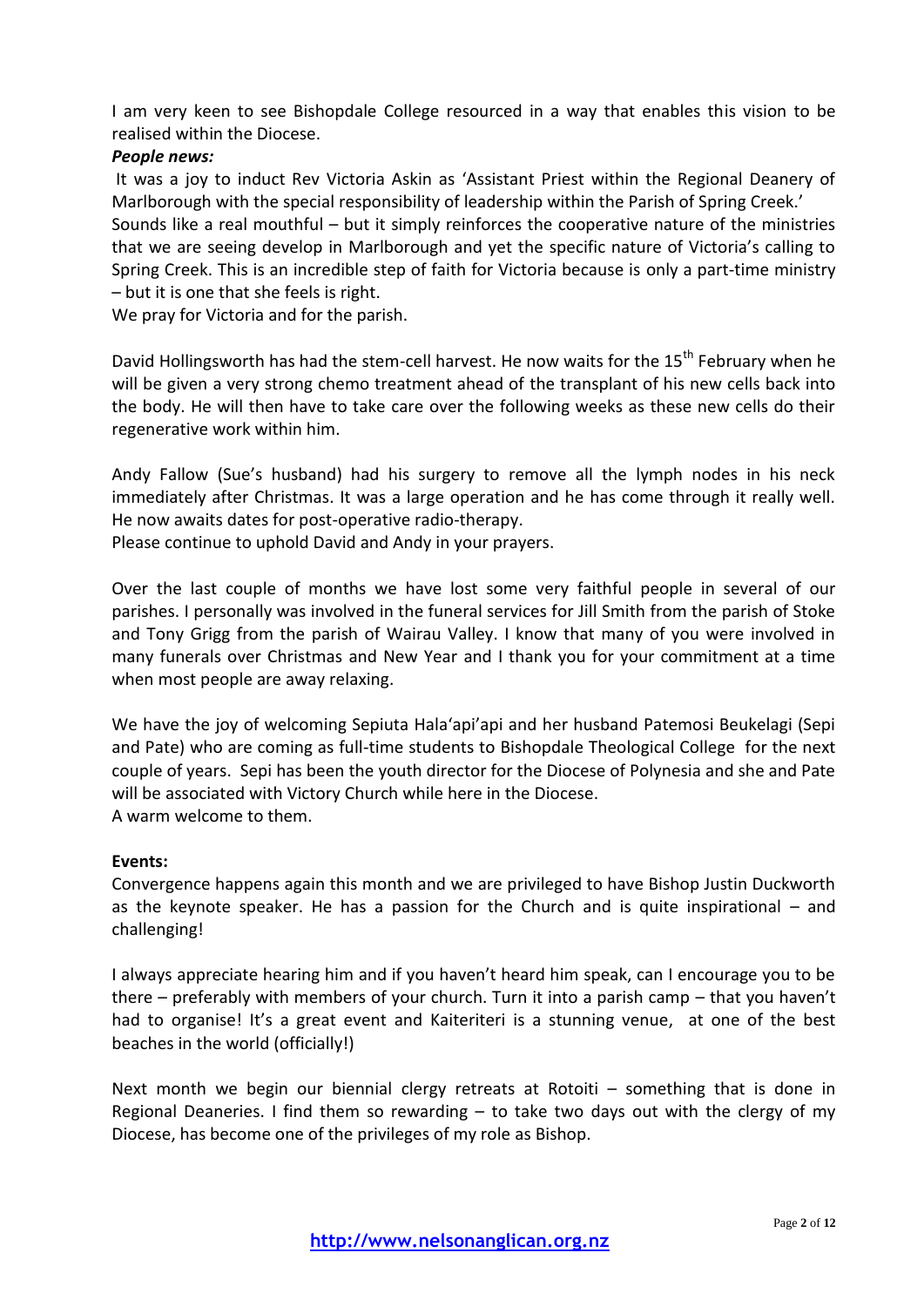Next Friday  $(10^{th})$  Hilary and I host the annual lunch for retired clergy. About 50 attend and it is exciting to see how so many of them remain active and encouraging in parishes within the Diocese. It is a great opportunity to thank them for their support.

In a few weeks I am looking forward to heading back into Kaikoura for a weekend: to meet folk from the parish – hopefully to travel into some of the more isolated spots, and to take part in the Sunday services. Please continue to pray for the people of Kaikoura and the Awatere. Just because they are no longer on the nightly news doesn't mean that everything is back to normal. The blocks in the vicarage at Seddon have to be totally replaced again – after just having them completed from an earlier quake. And they are still getting aftershocks.

Alongside all the 'summer' novels, I try to include something more spiritual. This year I have been reading Simon Ponsonby's book 'In pursuit of the Holy.' It has been paradoxically very challenging and yet very refreshing. There are some real gems in this book.

In his chapter on sin and holiness he writes this:

*Throughout Genesis 2, God is repeatedly referred to as the 'Lord God' (Yahweh Elohim), but the serpent simply refers to Him as 'God' (Elohim), using just the abstract name for divinity, not the personal covenant name. This serpent is outside the intimate relationship experienced by those in the garden! His initial reference to Yahweh as just 'God' should perhaps have rung warning bells with Eve, warning her that this snake does not know her Lord God. Sin always attempts to remove Lord from God!*

Every Blessing to you all. +Richard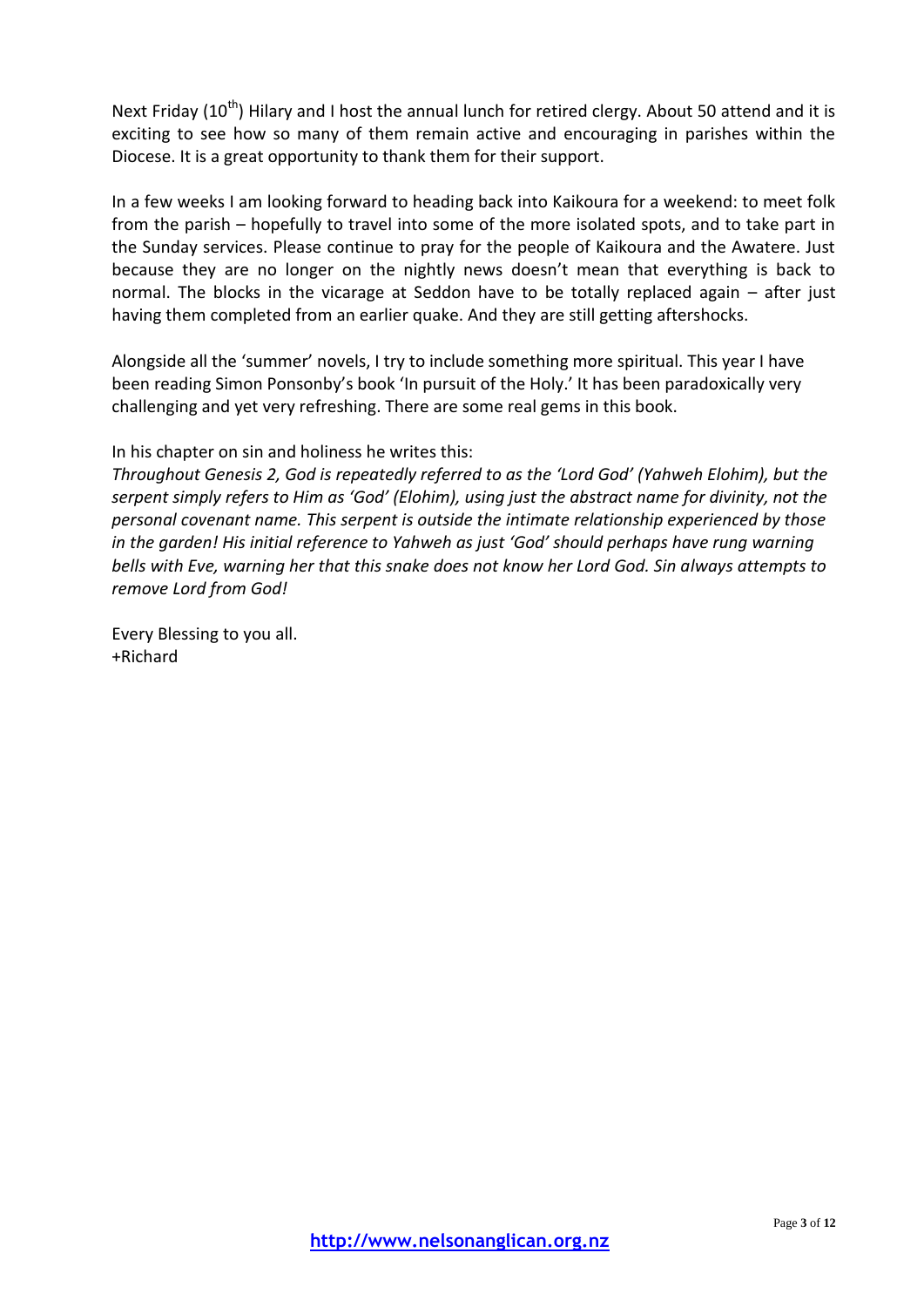# **PRAYERS**

- For Sepi and Pate as they prepare to travel from Fiji to commence BTC studies in Nelson along with ministry involvement with Victory parish.
- Continued support & prayers for the people of Kaikoura and Seddon
- We continue to uphold in prayer those we know who are unwell and undergoing treatment. For Ian Thatcher, Nick Kirk, David Hollingsworth, Andy Fallow and their families.

# **NOTICES**

(refer to 'Ministry Education' for details of training events coming up)

**Convergence 2017 -** Family Camp 17-19 February 2017 Bethany Park, Kaiteriteri Theme: Intentional Living with guest speaker, **Bishop Justin Duckworth** For more information: 03 547 5631

**Clergy Regional Deanery Retreats** at Lake Rotoiti:

Nelson: 6-8 March | Marlborough: 20-22 March | Waimea & Mawhera 3-5 April

**Sabbatical 2018 intentions form –** The Sabbatical Leave Intentions form has been emailed to clergy. A reminder to those planning sabbatical leave in 2018 to complete and return this form to the Bishop's office. **[bishops.pa@nelsonanglican.nz](mailto:bishops.pa@nelsonanglican.nz)**

### **The Risk Through Lent with Acts (Theology House**)

<http://www.theologyhouse.ac.nz/theology-house-publications/risk-through-lent-with-acts/>



Writers: Peter Carrell, Liz Giller, Vivien Harber, Tessa Laing, +Victoria Matthews, Spanky Moore and Jolyon White. Similar to previous years, this booklet is suitable for personal or group study. Covering the six weeks of Lent, the studies offer a brief introduction to the Acts of the Apostles:

Study One: Risking standing up for Jesus (Acts 4:1-22)

Study Two: Risking following the Spirit's lead (Acts 8:26-40)

Study Three: Risking welcoming an adversary (Acts 9:1-22)

Study Four: Risking debate in order to seek reconciliation (Acts 15:1-21)

Study Five: Risking rejection for the sake of the gospel (Acts 17:22-34)

Study Six: Risking the present for the sake of the future (Acts 20:17-38)

**Cost: \$7/copy plus P&P**. To order copies: Email Jill Short [admin@theologyhouse.ac.nz](mailto:admin@theologyhouse.ac.nz) or call 03 3413399.

**Decade of mission Resource website -** The Decade of Mission team have a resource, story, info website, which we would ask you to publicise, circulate, link to from all your platforms please. <http://tekareongawai.org/#tekareongawai>

**New Book: 'George Augustus Selwyn – Bishop and Teacher'** by the Reverend Denis Mellsop. A slip volume (70 pgs) attempts to cover the work of Bishop Selwyn, as Bishop and teacher with special reference to his foundation of St John's Theological College Available through the Ang. Centre office 548 3124 (\$22) and also on sale at Page and Blackmore



**Open Home Foundation: Foster Parents needed** -OHF are looking for caring people who are willing to open up their hearts and homes to care for a child or young person. This could be for a weekend, a week, or sometimes longer. For more information please contact Jayn Baker, 03 545 9172. Email: jayn.baker@ohf.org.nz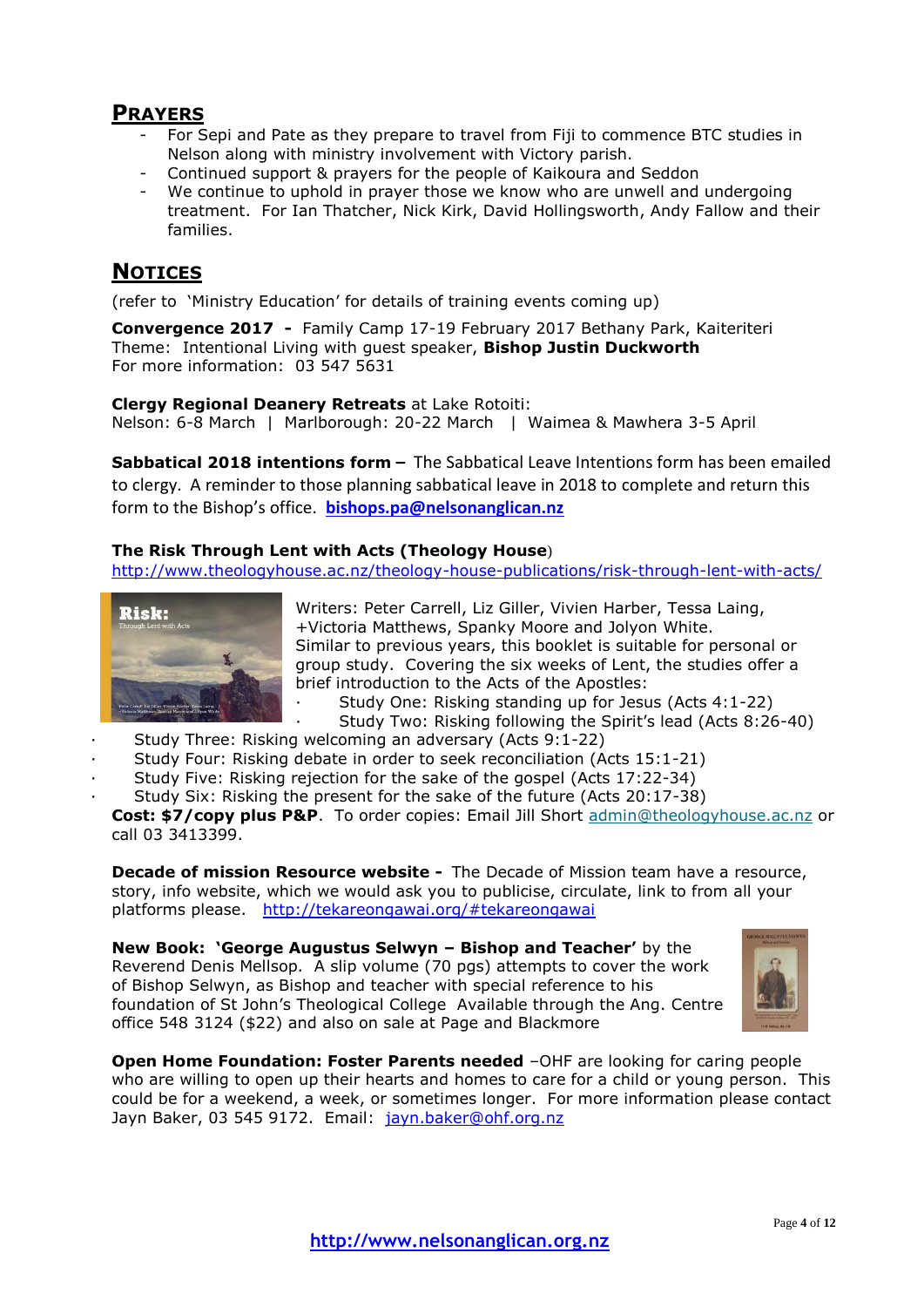# **MINISTRY EDUCATION**

### **Why Ministry Education?**

As I begin the year and occupy a space between the academic life of BTC and Diocesan ministry, I have been reflecting on the question "why do we do Ministry Education?" Within the Diocesan *Strategic Plan: Towards 2020*, strategic priority 3 captures the reason that Ministry education exists: *To develop confident, creative and spiritually healthy leaders across the diocese with a clear understanding of the gospel, discipleship and ministry as participating in the mission of God, reflecting a diversity of leadership styles and modes as appropriate to a range of ministry contexts, challenges and needs*. The outcome of which is *the identification, nurture and formation of a new generation of leaders (both lay and ordained) for fresh and reinvigorating ministry initiatives. To see existing leaders actively embracing opportunities to grow professionally for ministry with a clear sense of mission and outreach.*

For Clergy, this involves developing a culture of life-long learning and ongoing professional development within the Diocese, that enables all licensed clergy to strategically and intentionally reflect on their ministries and embrace opportunities to up-skill. For lay leadership, ministry education is about: *Identifying* those with leadership potential as well as people's individual giftings; *Equipping* lay leaders through training opportunities that are relevant to both their needs and parish needs; and *Empowering* by providing opportunities to be involved in ministry. One recent piece of feedback on lay training typifies this:

I have always found that I've gained a greater understanding of the subject matter of each course. I have more confidence in going out and sensitively sharing my belief on God, and I've found the group sessions very beneficial in gaining more skill in hands on stuff. I certainly go away from each session, really fired up and eager to watch for opportunities to use my newly acquired knowledge.

Through ministry education, may we all let God shape and use us as we seek to participate in the ministry of Jesus in this world.

#### **EQUIP MINISTRY EDUCATION**

For this year, EQUIP is going to run a little differently. Rather than 3 Saturdays in each region, **EQUIP is going to have a focus month in each region so that in that month, 4 evening sessions will be held on the topics of:**

- The Big Story of the Bible
- Handling the Bible.

These would be great events post-ALPHA, for home groups, and for training new leaders.

I'm aware that a number of parishes are focusing on ALPHA in the first part of the year, so we try and plan the events to avoid ALPHA. Now is a good time to think of those you want to get involved in training in 2017 or if BTC can tailor-make some training for your parish/region.

Suggested Months: (please let me know if these months won't suit your region)

- Marlborough: September
- Nelson: August
- Waimea: June
- Mawhera: Oct-Nov (beginning after school holidays)

#### **POST ORDINATION MINISTRY DEVELOPMENT (POMD):**

Post Ordination Ministry Development (POMD) is a 3-year programme for those newly ordained (and if required those new to the Diocese), and is a requirement of your ordination and Bishop's license. The aim of POMD is to cover ministry competencies for your current and future ministry and to build collegiality as a group.

The current POMD process is 2-fold. **First**, participation in a *Community of Practice* (replaces or sits alongside regional deanery meetings).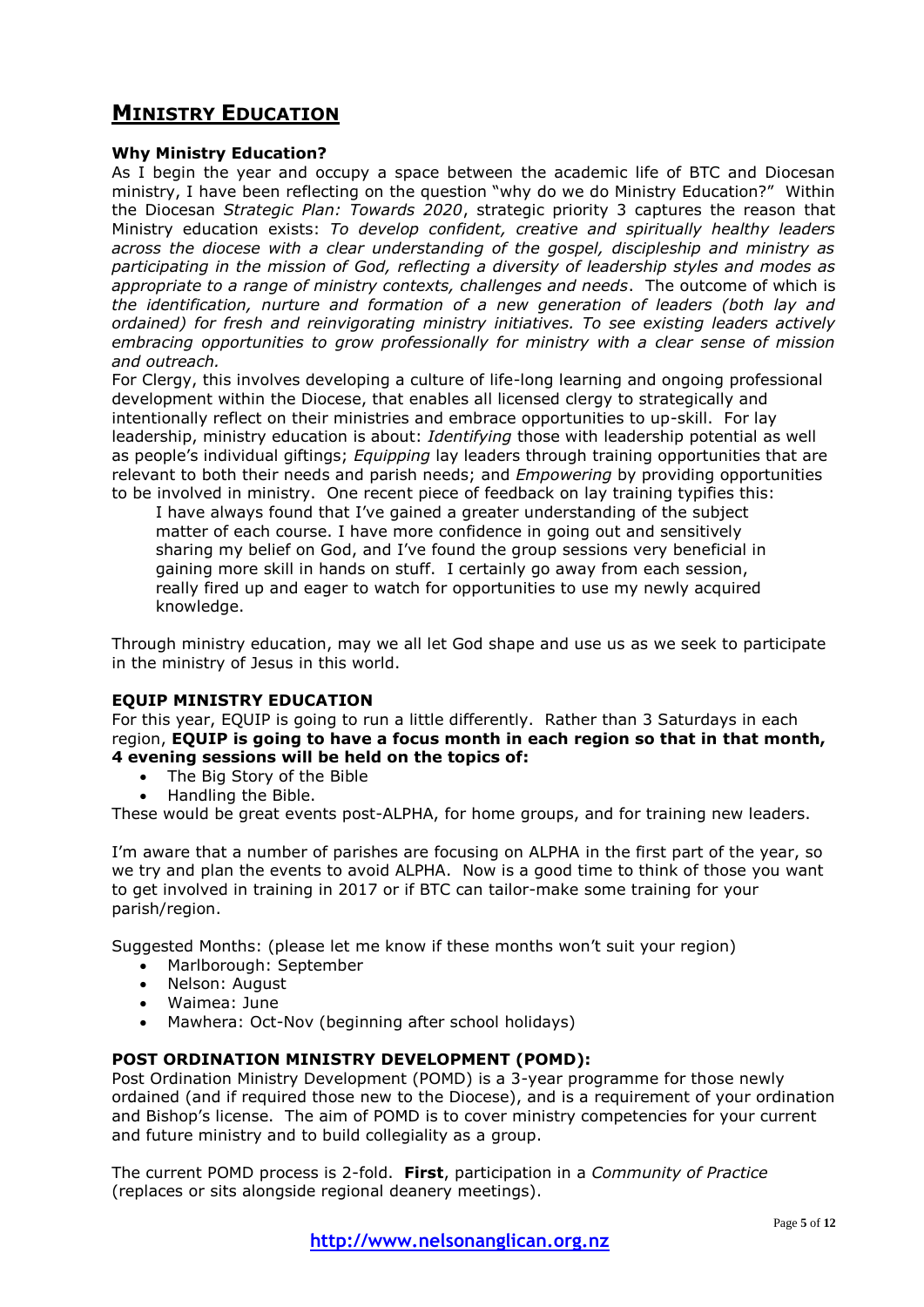|           | Mawhera | Nelson  | Waimea       | Marlborough |
|-----------|---------|---------|--------------|-------------|
| Pattern   | 1st Fri | 1st Thr | 1st Thr      | 3rd Thr     |
| January   |         |         |              |             |
| February  | 17      | 9       |              | 16          |
| March     |         |         | $\mathbf{2}$ |             |
| April     | 21      | 6       |              | 20          |
| May       |         |         | 4            |             |
| June      | 23      | 1       |              | 15          |
| July      |         |         | 4            |             |
| August    | 18      | З       |              |             |
| September |         |         | 7            | 21          |
| October   | 13      | 5       |              |             |
| November  |         | 23      | 2            | 16          |
| December  |         |         |              |             |
|           |         |         |              |             |

The **second** part is new for 2017 and replaces the previous POMD model of meeting 1 day a month. The plan is to meet three time each year; 2 one-day meetings, and 1 two-day meeting (Marae visit or Bishop's retreat). The aim for each day will be to discuss two ministry competencies.

*Suggested dates* (venue to be confirmed):

MAY 10-11 (WED-THR).

**May 10:** New Wine is bringing Mark Griffiths to Nelson, so we will begin with 2 days together.

**May 11:** Please purchase and read Chuck Collins, *Reformation Anglicanism: Biblical, Generous, Beautiful (*Newport Beach: Anglican House Publishers, 2014). This is a clear and easy-to-read description of Anglican DNA and a must read for clergy and anyone wanting to know what does being Anglican mean. We will frame our discussion on celebrating Communion around this. The second topic will be either "Executing" or "Building teams" (both relating to "Leadership") from the recent Willowcreek GLS DVD.

- AUG 10 (THR)
- $\bullet$  NOV 8,9 (WED-THR)

#### *Daily Plan:*

- $\bullet$  Arrive 9.30am coffee
- Begin 10.00am -Topic 1
- $\bullet$  Lunch 12.30
- Begin 1.30 Topic 2
- Finish 4pm

#### *Competencies*

| 1. Church Practices                                | 2. Leadership and Management             |  |
|----------------------------------------------------|------------------------------------------|--|
| <b>Baptism</b>                                     | Vision<br>$\bullet$                      |  |
| Weddings                                           | Leadership<br>$\bullet$                  |  |
| <b>Funerals</b><br>٠                               | Communication skills<br>$\bullet$        |  |
| Worship: traditional and informal (communion)<br>٠ | Church growth<br>$\bullet$               |  |
| Anglican/bi-cultural/Marae Visit                   | Conflict management                      |  |
| Preaching (covered by the School of<br>$\bullet$   | <b>Building teams</b><br>$\bullet$       |  |
| Preaching)                                         |                                          |  |
| Evangelism                                         | <b>MAP</b><br>$\bullet$                  |  |
| Welcoming/Incorporation                            | <b>Spiritual Gifts</b><br>$\bullet$      |  |
| <b>Missional Ministry</b>                          | Time management,<br>$\bullet$            |  |
|                                                    | delegation                               |  |
|                                                    | Boundaries/SafeHere/Title D<br>$\bullet$ |  |
|                                                    | Self Care<br>$\bullet$                   |  |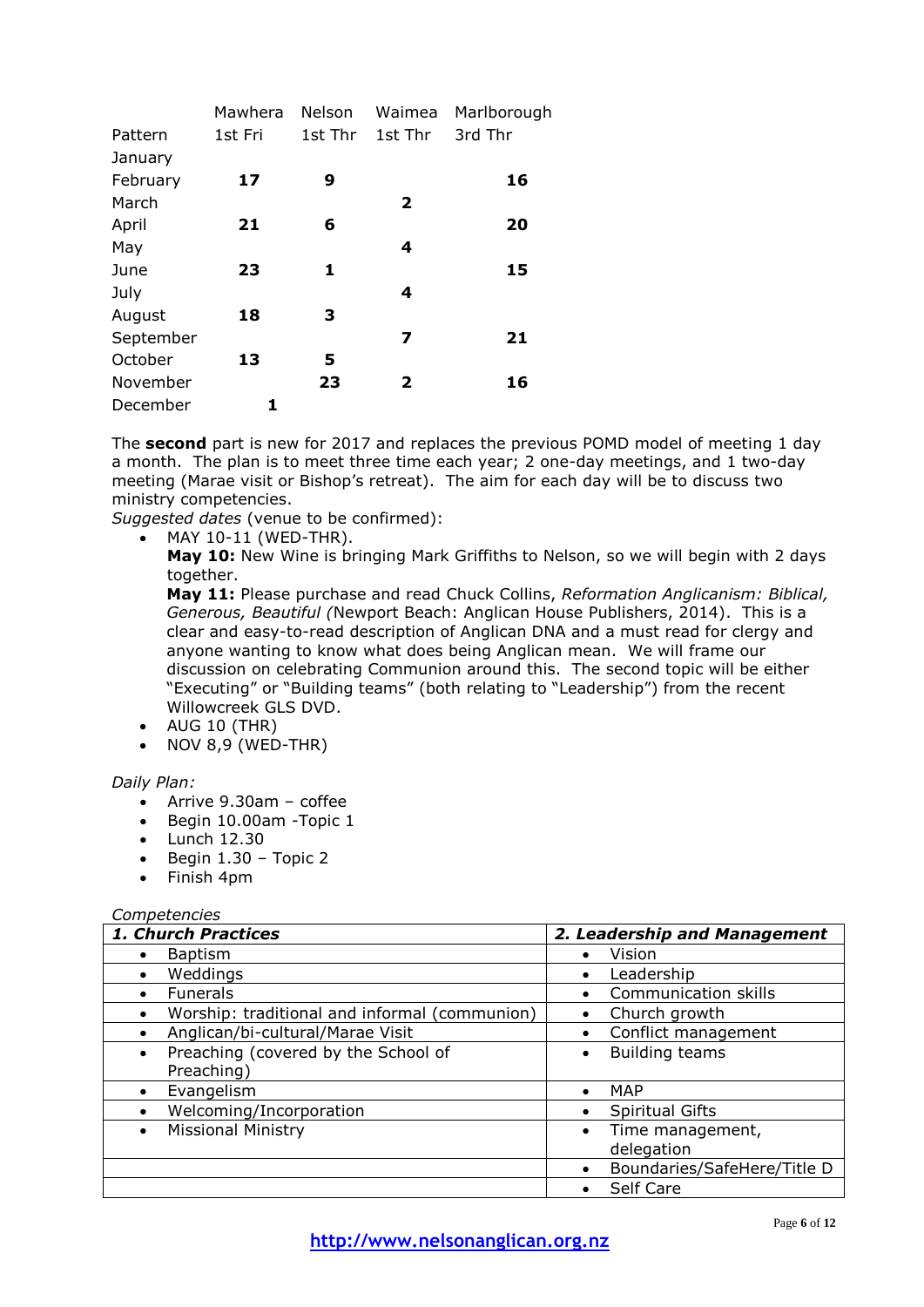### **CALEB LEADERSHIP COURSE**

The 2017 course is being held in Richmond July 25-Aug 4. For more details, see [http://www.calebnz.org.nz](http://www.calebnz.org.nz/) or talk to me. There is funding available.

### **MINISTRY INTERNSHIP SCHEME**

If you are interested in this for 2016/2017 now is a good time to begin a conversation with myself, your vestry and any possible intern. Please remember that an intern is a training position, so the intern needs to be working under someone with experience. We now have the exciting development of offering a 1yr fulltime certificate and diploma which majors on internship (20hrs per week) which would be ideal for any young person wanting to do a gap year programme or gain experience in Christian ministry. Our two internship options are:

- *a. Fulltime Level 4 Certificate of Christian studies (Internship); Level 5 Diploma of Christian Studies (Leadership).*
- *b. Fulltime BTC (4 papers/semester) and 10hrs ministry per week.*

#### **ALPHA**

I have made enquiries and the new ALPHA Course will be put on DVD in October. A copy of the DVD will be purchased in the new year for the Resource Library (Anglican Center).

#### **ALPHA PRAYER COURSE**

Journey through the Lord's Prayer with six short videos and a handy "cheat sheet" for each session, all designed to fuel discussion and deepen the prayer life of your church. Download all material **free** from https://www.prayercourse.org/

#### **BOOKS TO READ:**

 John Burke*, No Perfect People Allowed: creating a Come As You Are culture in the Church*, Grand Rapids: Zondervan, 2007. (Thanks Marge Tefft for this)

#### **RESOURCES**

#### **NEW Resources now available.**

If you know of any good small group resources please let me know so we can update our supply.

**EQUIP** DVDs are also available at Holy Trinity, Greymouth and St Christopher's, Blenheim for loan.

#### **Please let your small group leaders know about these resources by passing this list on**.

| <b>NAME</b>                 | TYPE | <b>LOCATION</b> |
|-----------------------------|------|-----------------|
| <b>Willowcreek GLS 2016</b> | DVD  | Anglican Centre |

#### **Online: via BTC/ Diocesan websites "Resources" sections.**

BTC has now established a platform to make video presentations available at [www.bishopdale.ac.nz/media](http://www.bishopdale.ac.nz/media) including the Rob Harley **Storytelling and Communication Master Class.**

#### **Free Online Resources.**

Free Lectionary/Theme based resources and for all ages. <http://connectible.nz/> http://localsharedministry.com/

#### **Book Summary sites**

The Leaders Book Summaries [www.studyleadership.com](http://www.studyleadership.com/) Books at a Glance [http://www.booksataglance.com](http://www.booksataglance.com/)

#### **Questions on Theology and Science.**

**BIOLOGOS** is an organization founded by Francis Collins, of dedicated evangelicals committed to the relationship between the Christian faith and science. They have a new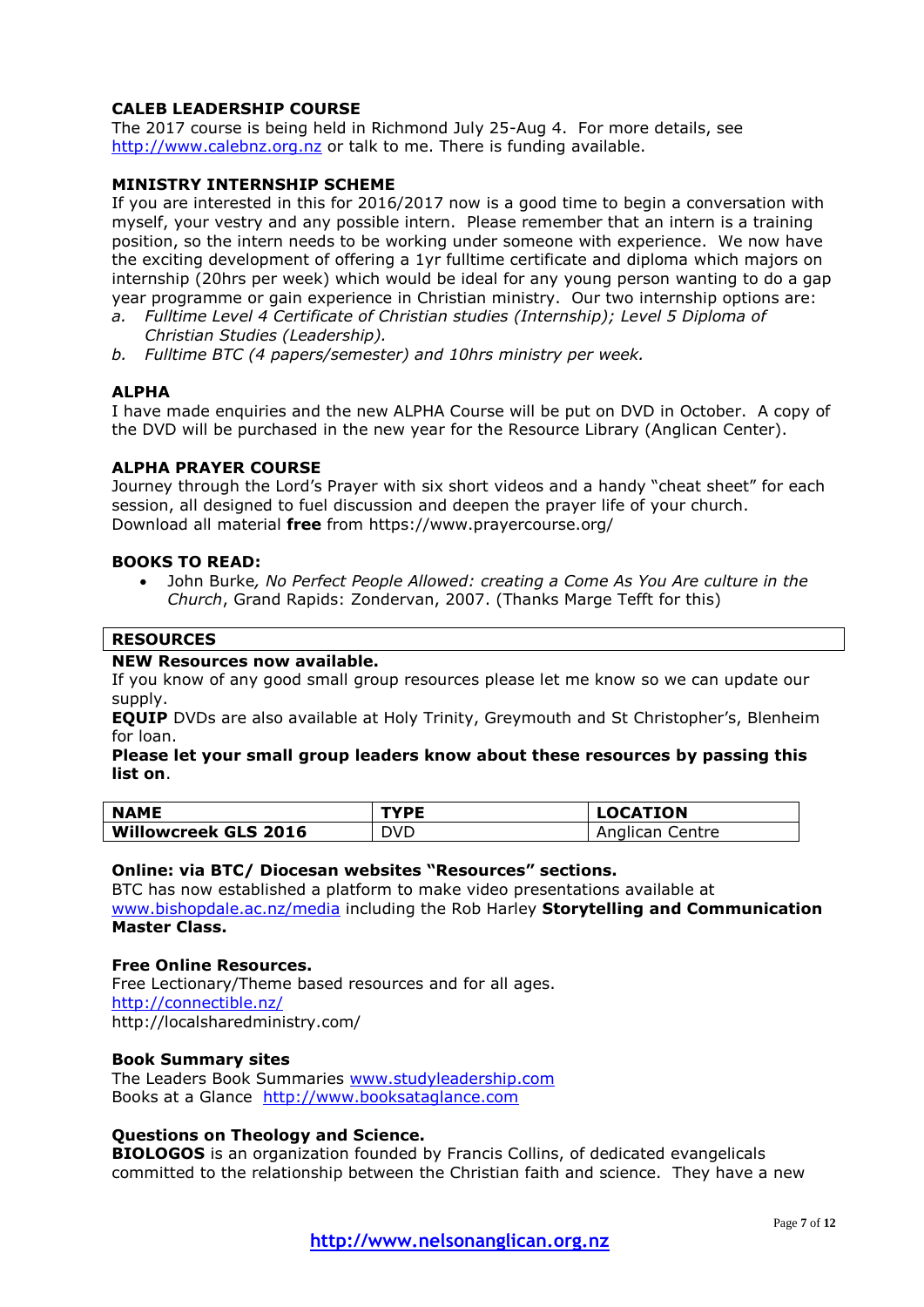site for "pastor resources" which has very good resources for many of the difficult questions people ask. New Resource: http://biologos.org/resources/the-big-story/

**ISCAST** is an Australian organisation (with many NZers and expats) dedicated to exploring the interface between science and the Christian faith. Its membership consists of scientists, theologians and professionals with standing in their own fields and a commitment to the Christian faith. Their website has many good resources that tackle many questions about science and faith. See http://www.iscast.org.

#### **InterChurch Bioethics Council.**

The **InterChurch Bioethics Council** (ICBC) is composed of appointed representatives from Anglican, Methodist and Presbyterian Churches for the purpose of addressing crucial ethical issues in NZ relating to bioethics [http://www.interchurchbioethics.org.nz](http://www.interchurchbioethics.org.nz/) and Facebook.

God Bless, Graham

# **SOCIAL SERVICES ENABLER**



Warm greetings everyone to the new year. There are 6 grant applications in for this first ACCT funding round and the committee will be mindful of discussions of the review recently undertaken around criteria and process for applications. Substantially criteria is set by the terms of each Trust from which funding is derived but ACCT sought to discuss and clarify how to improve the process as well as looking at how accountability is managed.

One thing that we have noticed is that a majority of parishes/organisations which have received funding are pretty good at completing the accountability form on time and in full. There are however a number of reports furnished which are of questionable quality and late! ACCT has determined that this practice will no longer be tolerated. The due date is 31 March so please get in touch early if you need help– either Deborah, Charles (for OPMF) or myself are available anytime to assist. Please phone or email us. **Every** programme or project must be reported on each year. Please also note that the reports must be passed by your vestry or management group. See the Diocesan website under grants and funding.

Blessings to you all

Gerrie Mead, Social Services Enabler, 021 2771504 [socialservices@nelsonanglican.nz](mailto:socialservices@nelsonanglican.nz)

# **CHILDREN & FAMILIES MINISTRY**

Welcome to **2017.**

This year I plan to continue supporting and resourcing ministry to children, while also exploring the *family's* side of my role. In the diocesan strategic plan it refers to 'involving and engaging families in the full life of the church'. This is certainly seen in many parishes in the involvement of families in services and in serving. But I think this need to go further, especially as research shows that the family have many more hours in a child's life to grow a child's faith than the church does.

The Strandz vision refers to '**Partnering with Families'**- "to support and equip parents as the primary faith providers in the lives of their children". This, I believe, is a major role of a church community in terms of families and one in which it is my role to support, resource and initiate in parishes. Just what this may look like will grow and develop over this year. However, the first step will be on the way to your parish in the next week. Every month I plan to provide you with a *take home, family devotion sheet* that you can copy to give to families. It will be based on a theme relevant to the church year and will offer families an opportunity to grow in faith together.

The basic contents will be an aspect of faith, a relevant biblical story plus a UTUBE link, questions for discussion, a prayer activity and a craft activity. Izzy Paine has developed an amazing format that will be engaging and easily fit into a handbag or a pocket. While this is a resource for only one family devotion per month, I am trusting that this will motivate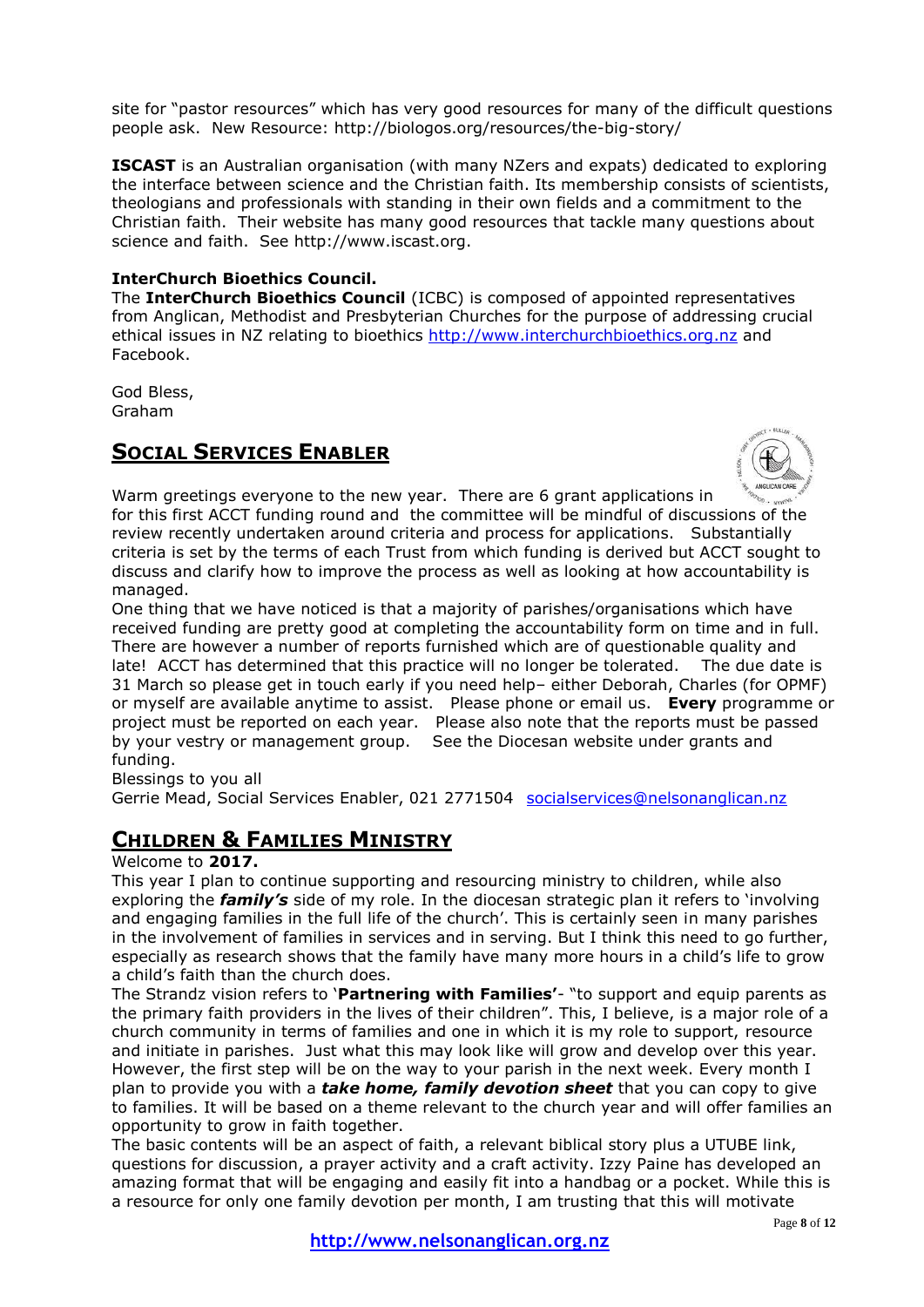families to consider their role in the faith development of their children and seek other resources. There are some such resources in the CFM library at the Anglican Centre as well as a wide range available at Manna or online.

I look forward to partnering with parishes as together we explore ministry to family's. Also to look out for is the **new CFM logo and colours.** Izzy Paine has designed these and they will feature in all CFM material in the future. I love the colour and clean, simple lines of the logo and font.

*Training-* just a heads up that in 2017 CFM will be offering the following training:

- *An evening with Mark Griffith- Nelson, May 10*
- *Godly Play – Blenheim, June 13 and Nelson, June 14 (day time event)*
- *Scripture Union- Way2Go-Blenheim, September 22 (evening) and Nelson, September 23 (day time event)*

More information will be in the February CFM newsletter and in future Ad Clerums. I look forward to what God has in store for CFM in your parish and the diocese in 2017. Blessings Sue Fallow

# **BISHOPDALE THEOLOGICAL COLLEGE**

### **Bishopdale Theological College – 2017 Offerings**

- Please note that the procedure for enrolling as an interest-only student has changed and must now be done through the Laidlaw College website. The cost has reduced to \$225; subsidies are available for clergy and lay leaders/leaders-in-training (talk to Graham O'Brien)
- Early bird enrolments for semester one close 6 January 2017; final enrolments close 3 February 2017.

### **Semester 1 Courses (20 February – 23 June)**

**Level 4:** Encountering the Bible / Christian Discipleship / Internships *(subject to NZQA approval)*

**Level 5:** Biblical Theology / New Testament Introduction / History of Christianity: Early Church-Reformation / Internships

**Level 6-7:** Biblical Interpretation / Gospel of John / Theology: Christ and Revelation / Theology: Salvation in History and Beyond / Clinical Pastoral Education 1+2 / NT Greek: Intermediate / Biblical Hebrew: Intermediate

**Intensives:** Youth Ministry Introduction, Level 5 (13-17 March)

### **Semester 2 Courses (17 July – 17 November)**

**Level 4:** Basics of Christian Belief / Faith in Action / Internships *(subject to NZQA approval)* **Level 5:** Old Testament Introduction / Theology Introduction / Formation / Theology and Praxis of Global Ministry / Internships

Level 6-7: God and Creation / History of Christianity: Reformation-Current Times / Majority World Theology

**Intensives (21-25 August):** 8<sup>th</sup> Century Prophets (Level 6-7); Missional Church Leadership (Level 6-7)

#### **Summer Semester (27 November – 8 December, with follow-on assignments until 18 February 2018)**

Introduction to Biblical Hebrew; Introduction to New Testament Greek (Level 5, both intensives)

# **BISHOP SUTTON LIBRARY**

### **New Books in the Bishop Sutton Library**

**Rowan Williams & Joan Chittister– For all that has been, thanks : growing a sense of gratitude. Norwich : Canterbury Press, c2010.**

Alleluia is an ancient Hebrew word that expresses praise and thanksgiving to God. It is natural to feel grateful when life is comfortable. However, is it possible to say Alleluia to all of life? Although acknowledging the complexity of human experience, these reflections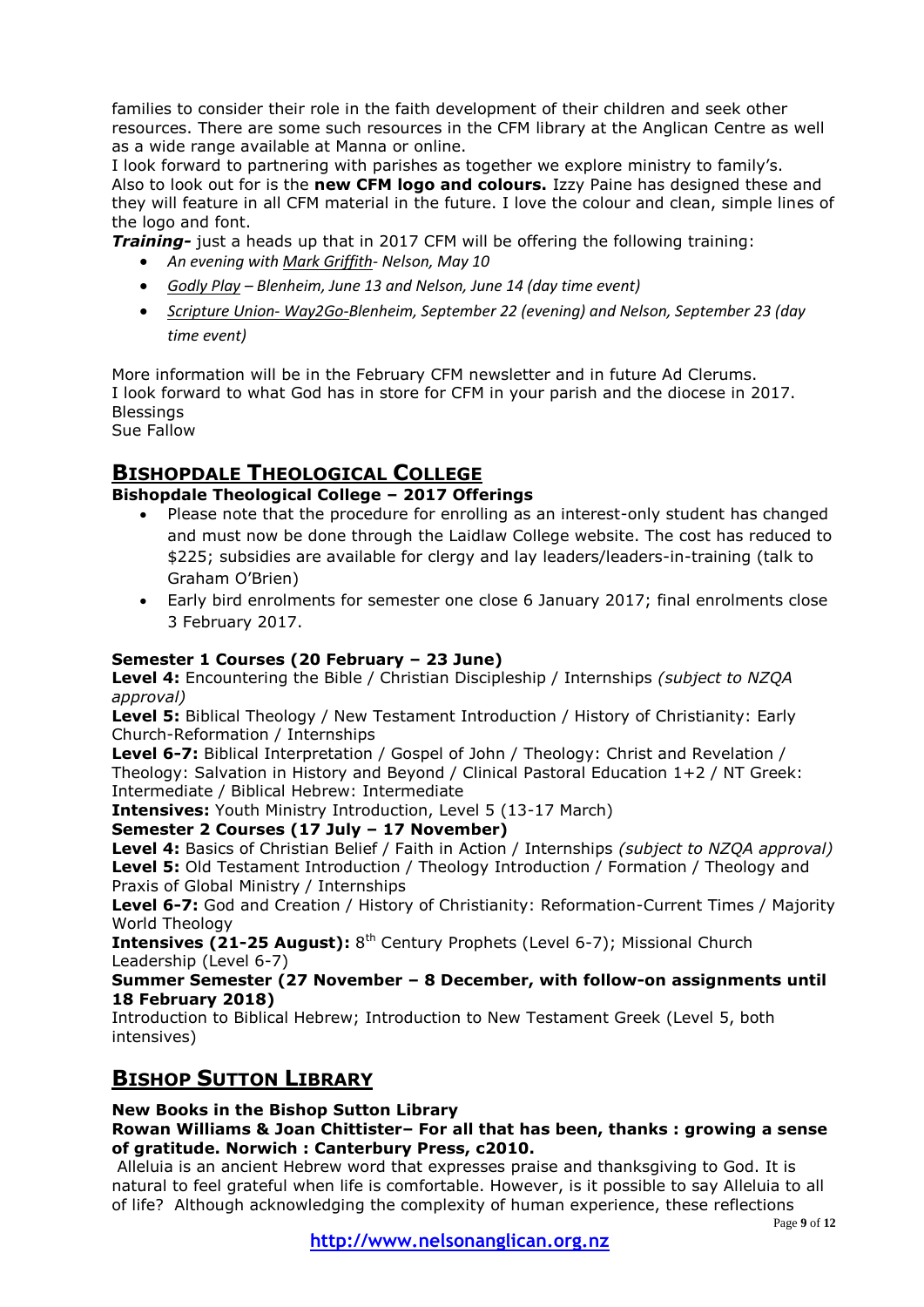invite us to look beyond our "immediate perceptions" and to "discern the hidden, loving face of God in all things."

**Joshua Choonmin Kang – Spirituality of gratitude : the unexpected blessings of thankfulness. Downers Grove, Ill. : IVP Books, c2015.**

Scripture teaches us to "give thanks in all circumstances". In these reflections, Kang explores how "finding contentment where we are" can lead to healing, joy and strength. **Quote for the day**

"The glory of God is a human being fully alive" - St Irenaeus

#### **New Books for Ministry Training**

**God's potters : pastoral leadership and the shaping of congregations. Grand Rapids, Michigan : William B. Eerdmans, c2006.**

**Michael Paterson and Jessica Rose (editors). Enriching ministry : pastoral supervision in practice. London : SCM Press, 2014.** 

Jennifer Patterson - Bishop Sutton Library Tel. (03) 548 8785 Ext 4 [library@bishopdale.ac.nz](mailto:library@bishopdale.ac.nz)

# **ENABLER FOR OLDER PERSONS MINISTRY**

Dear friends,

In the last few weeks I have been ministering to people of great age! For example, in just one day I had conversations with at least 6 people who are well into their 90's. These people were out and about and even though a few of them aren't able to drive (for their own safety reasons) some of them still were.

At the end of January Elaine and I received a card from some good friends from Wellington who had just come back from the funeral of our friends' mother in Tokyo who was **111**! Perhaps the words of Psalm 90:10 need to be rewritten to accommodate this phenomenon,

> *The days of our life are seventy years, or perhaps eighty, if we are strong.*

Look around your congregations and your communities and see the great opportunities there are for high quality ministry to our ageing populations. Look around also for Christian gifts of ministry in our elders and ensure that they are utilised for the building up of the Kingdom and the deepening of Christian faith and fellowship.

As you are doing your future planning please start to think about the annual accountability form which the ACCT requires each parish to complete. You will be contacted about this which is the responsibility of each Parish Vestry.

On 31<sup>st</sup> March from 10am at the Headingley Centre in Richmond is the **Positive Ageing Expo**. This is a wonderful opportunity for people of age to learn about services and activities for older people. This year there will be a stall advertising the work of our local parishes in terms of our eldercare ministries. I will send out posters etc. when they come to hand.

**They're off!** The Prime Minister has announced the date of the General Election - 20<sup>th</sup> September. Give some thought now as to what questions you should ask candidates in relation to our ageing population.

Best wishes, Charles Tyrrell QSO Enabler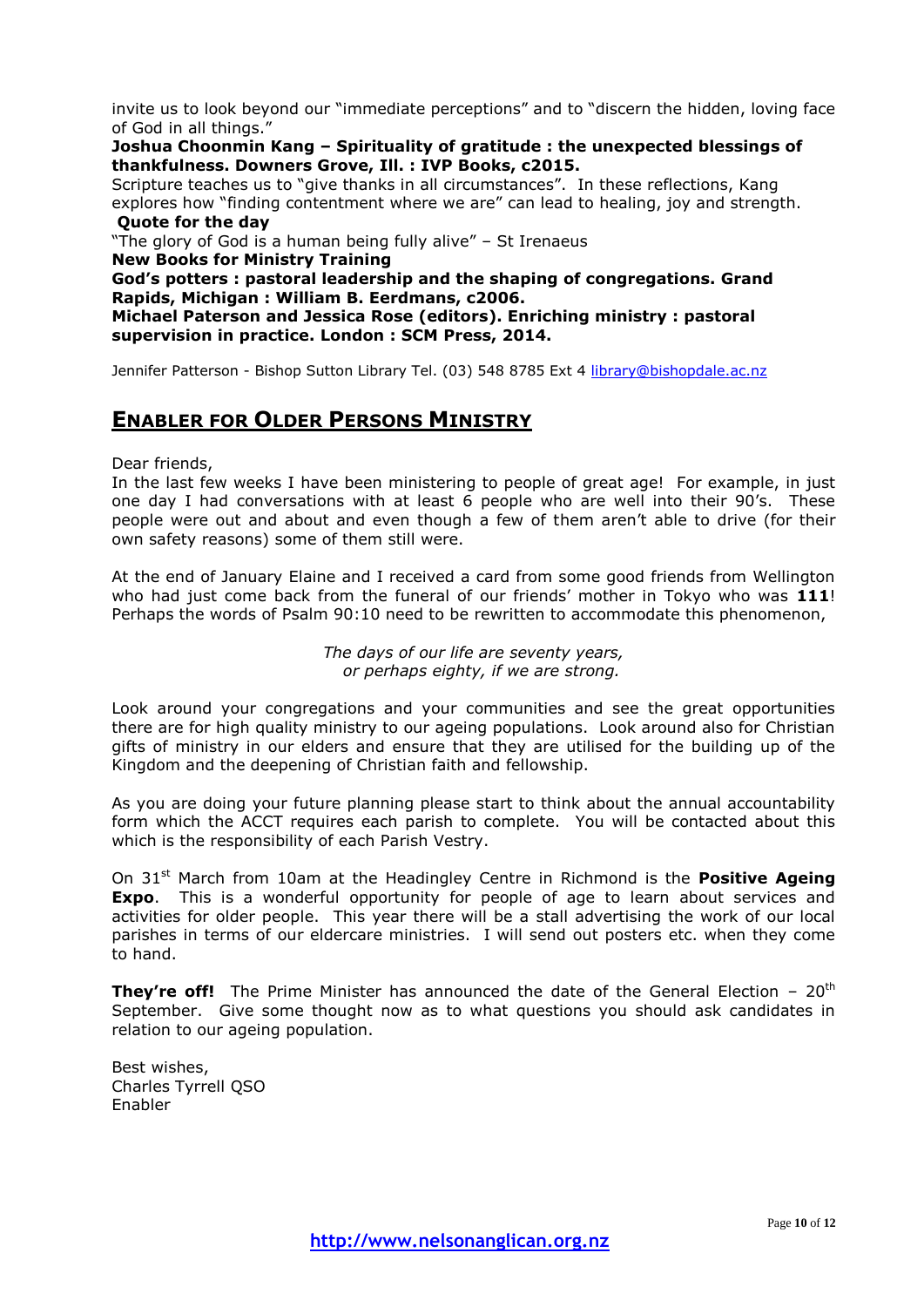# **VACANCIES IN OTHER DIOCESES**

#### **Diocese of Christchurch**

The Anglican Parish of Kaiapoi - Vicar

Our parish is looking for a deeply faithful, decisive and responsive Anglican priest who is gifted in preaching and liturgy while having the ability to be innovative and lead the parish into a new season. Experience with disciple making is needed. The new vicar will be community minded and willing to forge relationships in and with the various centres. This includes a commitment to pastoral care. A commitment to stewardship would be appreciated greatly. Recognising the strong commitment of the Diocese of Christchurch to young people it is essential that the new vicar has ministry to and with children and youth as part of their own commitment to ministry. This does not necessarily mean leading young peoples' outreach and ministry but it does mean supporting it as a key part of parish ministry. Please prayerfully seek God's will as to whether you are called to apply for the parish of Kaiapoi.A parish profile and an expression of interest form are available by emailing the office of Bishop Victoria Matthews of the Diocese of Christchurch: [bishopspa@anglicanlife.org.nz](mailto:bishopspa@anglicanlife.org.nz) or by phoning 03 348 6701.Please send applications, which must include a CV, a response to the profile of not more than three pages, and a statement about your approach to ministry, to [bishopspa@anglicanlife.org.nz.](mailto:bishopspa@anglicanlife.org.nz) Applications close on **15 February 2017.**

#### Opawa-St Martins - Vicar

The parish of Opawa-St Martins offers a unique opportunity for a prayerful leader who can encourage the developing ministries of parishioners and the school community in the context of a rich Anglican heritage.

A parish profile and an expression of interest form are available by emailing the office of Bishop Victoria Matthews of the Diocese of Christchurch: bishopspa@anglicanlife.org.nz or by phoning 03 348 6701. Applications, which must include a CV, a response to the profile of not more than four pages, and a statement about your faith and personal approach to ministry, are requested by 10th February 2017, are to be sent to [bishopspa@anglicanlife.org.nz](mailto:bishopspa@anglicanlife.org.nz)

St. Christopher's Avonhead – Full time Associate Minister

Following the appointment of a new Vicar earlier this year, we are eager to grow our staff team to work in equipping God's people for our shared vision.

We're aiming to appoint a full time Associate Minister. Could this be you, or someone that you know? If yes, we're eager to talk. For more information about our church, contact our Parish Manager through our website or via our office admin@stchristophers.org.nz, phone (03) 358 8780 or +64 3 358 8780.

For a job description please email bishopspa@anglicanlife.org.nz Please send your application to the Bishop of Christchurch with a CV, and a statement about your faith and personal approach to ministry: bishopspa@anglicanlife.org.nz. Closing date is Tuesday 14th February 2017.

#### **Diocese of Wellington**

Parish of Churton Park, North Wellington - Fulltime Vicar

Churton Park is one of the fastest growing communities in Wellington. It has a diverse multicultural population. The Vicar is supported by a paid Parish Secretary who works three days per week. Our parish has an active congregation with parishioners participating in a wide range of community-facing ministries. We have several home groups that promote prayer, bible study and discipleship. Our Vestry includes a core group of leaders committed to the Great Commission and the deepening of our spiritual journey with Christ. We are looking for an enthusiastic Vicar who has the ability to relate to all ages – especially families with young children and teens as we plan to develop our children's ministry over the next five years.We own a five bedroom Church House close to a local primary school where we hold weekly Church services. We work closely with neighbouring Anglican churches to provide an active youth programme. Accommodation will be provided either through Church House or through an accommodation allowance. The parish also has an office